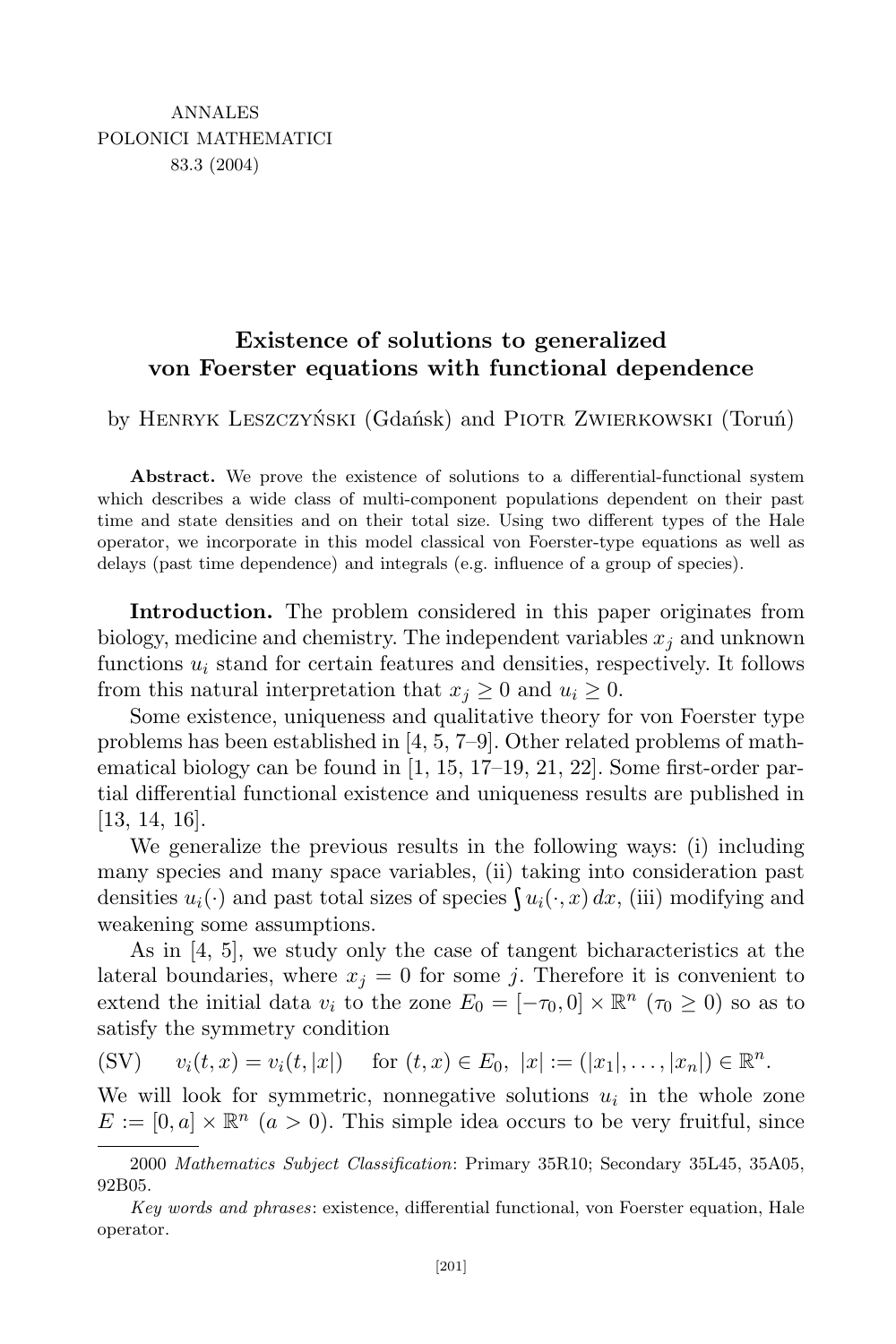a bounded domain (and unbounded domain with no symmetry, e.g.  $\mathbb{R}^n_+$ ) causes superfluous constraints on any functional model. We expect that these functions shall be continuous in  $(t, x)$  and summable in x. The process is considered as an evolution

$$
t \mapsto u(t, \cdot) \in L^1(\mathbb{R}^n, \mathbb{R}^m_+) \cap CB(\mathbb{R}^n, \mathbb{R}^m_+)
$$

(nonnegative, summable and bounded continuous functions).

Let 
$$
\tau = (\tau_1, \ldots, \tau_n) \in \mathbb{R}^n_+
$$
, where  $\mathbb{R}_+ := [0, \infty)$ . Define

$$
B = [-\tau_0, 0] \times [-\tau, \tau], \quad \text{where} \quad [-\tau, \tau] = [-\tau_1, \tau_1] \times \cdots \times [-\tau_n, \tau_n].
$$

For each function *w* defined on  $[-\tau_0, a]$ , we have the *Hale functional*  $w_t$ (see [10]), which is the function defined on  $[-\tau_0, 0]$  by

$$
w_t(s) = w(t + s)
$$
  $(s \in [-\tau_0, 0]).$ 

For each function *u* defined on  $E_0 \cup E$ , we similarly introduce a Hale-type functional  $u_{(t,x)}$ , defined on *B* by

$$
u_{(t,x)}(s,y) = u(t+s,x+y)
$$
 for  $(s,y) \in B$ 

(see [13]). Let

$$
\Omega_0 = E \times C([-{\tau_0}, a], \mathbb{R}_+^m), \qquad \Omega = E \times C(B, \mathbb{R}_+^m) \times C([-{\tau_0}, a], \mathbb{R}_+^m).
$$

Take  $v = (v_1, \ldots, v_m) : E_0 \to \mathbb{R}^m_+$  and

$$
c_{ij}: \Omega_0 \to \mathbb{R}, \ \lambda_i: \Omega \to \mathbb{R} \quad (i=1,\ldots,m, \ j=1,\ldots,n).
$$

We consider the system of differential-functional equations

(1) 
$$
\frac{\partial u_i}{\partial t} + \sum_{j=1}^n c_{ij}(t, x, z[u]_t) \frac{\partial u_i}{\partial x_j} = \lambda_i(t, x, u_{(t,x)}, z[u]_t) \quad (i = 1, ..., m),
$$

where

(2) 
$$
z[u](t) := \int_{\mathbb{R}^n} u(t, y) dy, \quad t \in [-\tau_0, a], \ u = (u_1, \dots, u_m),
$$

with the initial conditions

(3) 
$$
u(t,x) = v(t,x), \quad (t,x) \in E_0, \ x = (x_1, \ldots, x_n) \in \mathbb{R}^n.
$$

We are looking for Carathéodory's solutions to  $(1)$ – $(3)$  (see [4, 5]). The functional dependence includes a possible delayed and integral dependence of the Volterra type. The Hale functional  $z[u]_t$  takes into consideration the whole population within the time interval  $[t - \tau_0, t]$ , whereas the Hale-type functional  $u_{(t,x)}$  shows the dependence on the density  $u = (u_1, \ldots, u_m)$  locally in a neighbourhood of  $(t, x)$ . In particular, our results generalize  $\vert 4, 5 \vert$ . Observe that the functional dependence demands some initial data on a "thick" initial set  $E_0$ , which means that a complicated ecological niche must be observed for some time and (perhaps) in some space in order to determine and predict its further evolution.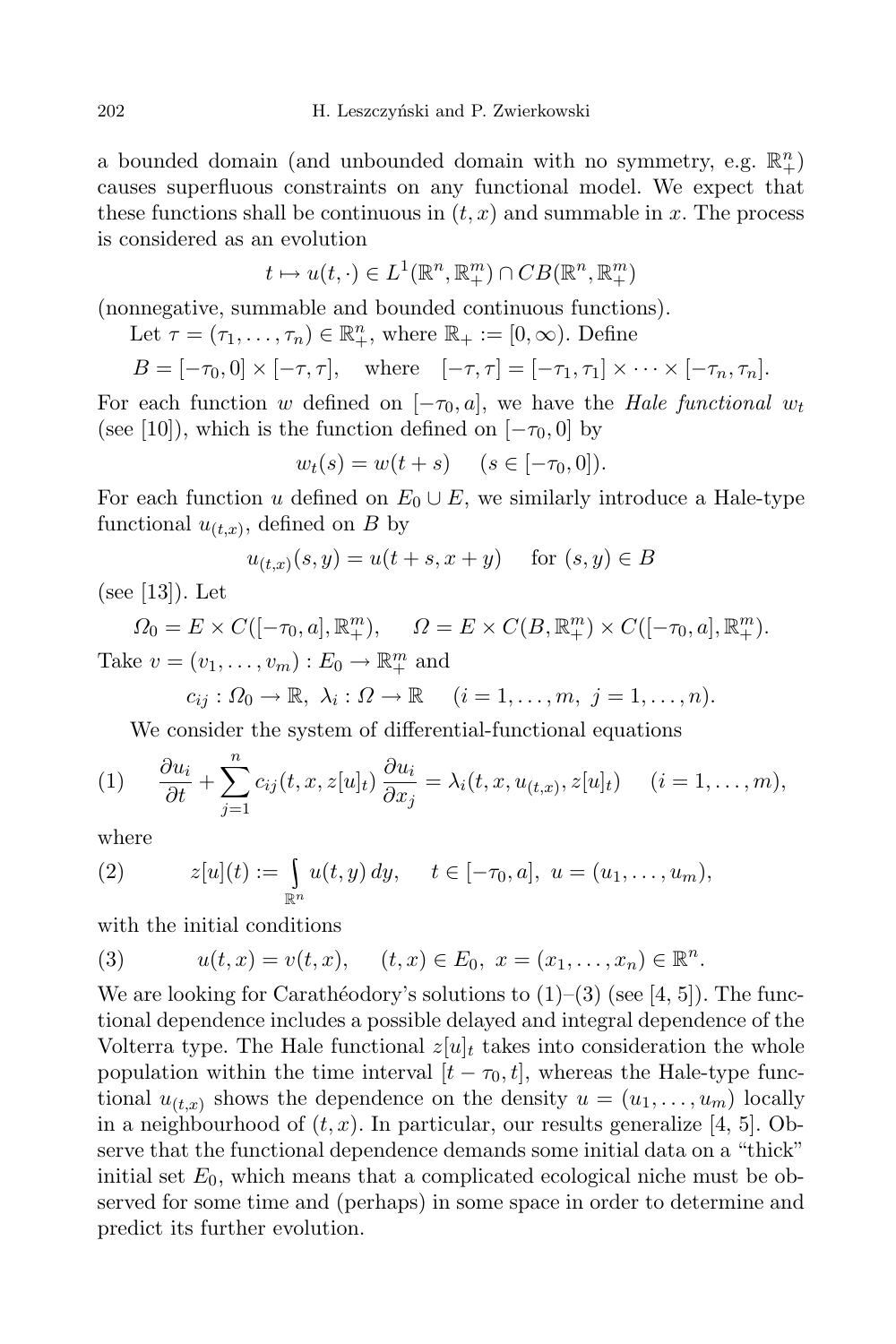EXAMPLE 0.1. The functional dependence in  $(1)$ , represented by the Hale operators, generalizes von Foerster equations with delays, deviations and integrals, such as the equation with delays

$$
\frac{\partial u_i}{\partial t} + \sum_{j=1}^n \overline{c}_{ij}(t, x, z[u](\beta(t))) \frac{\partial u_i}{\partial x_j}
$$
  
=  $u_i \overline{\lambda}_i(t, x, u(\overline{\alpha}(t, x)), z[u](\overline{\beta}(t)))$  (*i* = 1, ..., *m*),

where  $\overline{\alpha}(t,x) = (\overline{\alpha}_0(t,x), \ldots, \overline{\alpha}_n(t,x)), \overline{\alpha}_0(t,x) \leq t$  and  $\beta(t), \overline{\beta}(t) \leq t$ ; and the equation with integrals

$$
\frac{\partial u_i}{\partial t} + \sum_{j=1}^n \overline{c}_{ij} \left( t, x, \int_{t-\tau_0}^t z[u](s) ds \right) \frac{\partial u_i}{\partial x_j}
$$
  
=  $u_i \overline{\lambda}_i \left( t, x, \int_{[x,x+\tau]} u(t, y) dy, \int_{t/3}^t z[u](s) ds \right) \quad (i = 1, ..., m),$ 

where  $\overline{c}_{ij}: E \times \mathbb{R}^m_+ \to \mathbb{R}$  and  $\overline{\lambda}_i: E \times \mathbb{R}^m_+ \times \mathbb{R}^m_+ \to \mathbb{R}$ .

The paper is organized as follows:

- (i) first, we analyse existence and key properties of bicharacteristics;
- (ii) we write a solution of problem  $(1)$ ,  $(3)$  along bicharacteristics, for a given function *z*, which belongs to a given class under natural assumptions on the data;
- (iii) next, considering solutions along those bicharacteristics, we get an integral fixed point equation;
- (iv) we state the existence of solutions in a closed subset of functions, generated by a priori estimates.

**1. Bicharacteristics.** Set  $c_i = (c_{i1}, \ldots, c_{in})$ . First, for a given function  $z \in C([-τ<sub>0</sub>, a], \mathbb{R}_{+}^{m})$ , we consider the bicharacteristic equations for problem (1), (3):

(4) 
$$
\eta'_i(s) = c_i(s, \eta_i(s), z_s), \quad \eta_i(t) = x \quad (i = 1, ..., m).
$$

Denote by

$$
\eta_i = \eta_i[z](\cdot;t,x) = (\eta_{i1}[z](\cdot;t,x),\ldots,\eta_{in}[z](\cdot;t,x))
$$

the *i*th bicharacteristic curve passing through  $(t, x) \in E$ , i.e., the solution to problem (4). Next, we consider the equation

(5) 
$$
\frac{d}{ds}u_i(s, \eta_i[z](s; t, x)) = \lambda_i(s, \eta_i[z](s; t, x), u_{(s, \eta_i[z](s; t, x))}, z_s)
$$

with the initial condition

(6) 
$$
u_i(0, \eta_i[z](0; t, x)) = v_i(0, \eta_i[z](0; t, x)).
$$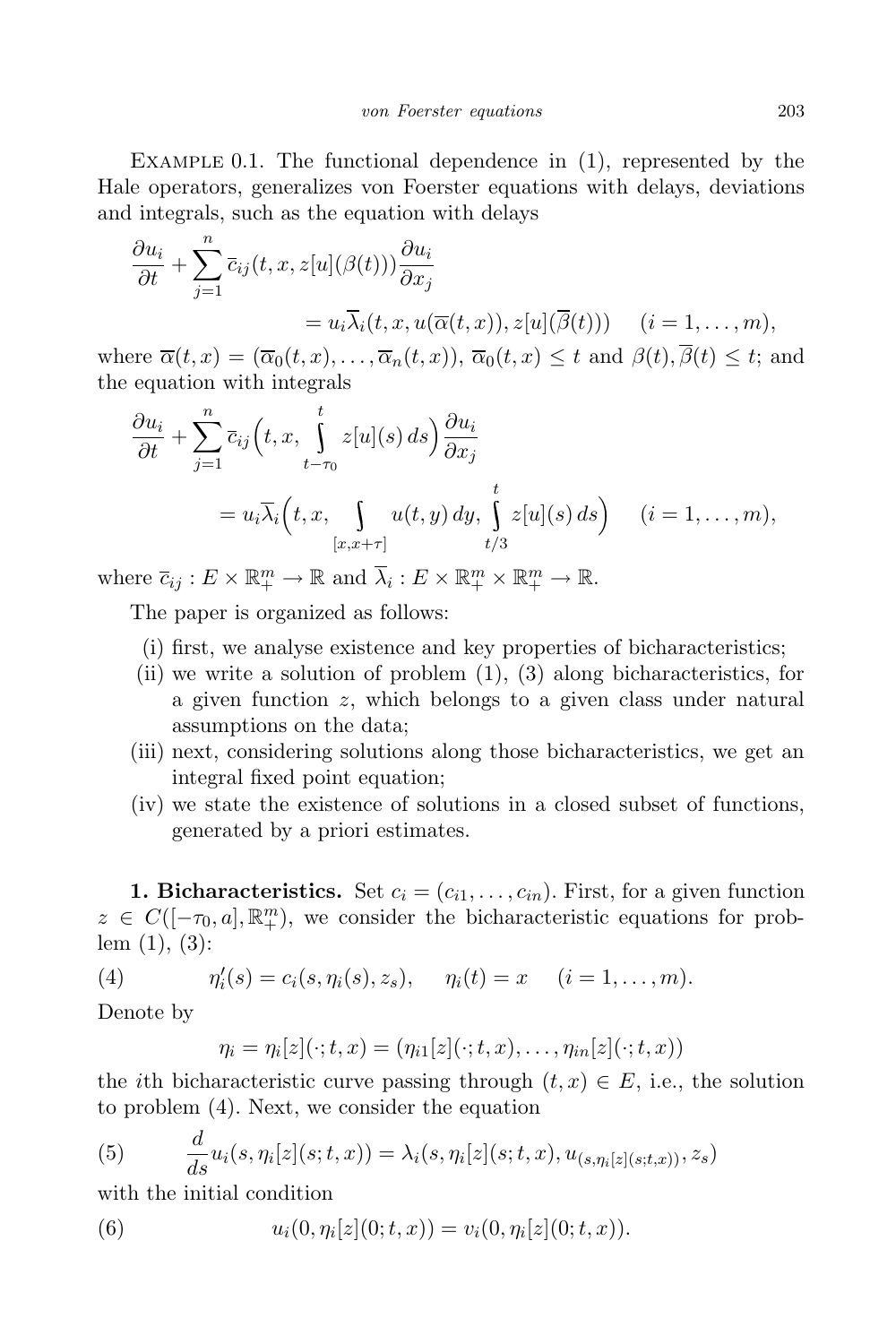A solution of the above equation is a solution of problem (1), (3) for a given  $function z \in C([-\tau_0, a], \mathbb{R}^m_+).$ 

Assume that:

- (V0)  $v_i \in CB(E_0, \mathbb{R}_+)$  for  $i = 1, \ldots, m$  (nonnegative, bounded and continuous functions).
- (V1)  $z[v] \in C([-\tau_0, 0], \mathbb{R}^m_+)$ , where

$$
z_i[v](t) = \int_{\mathbb{R}^n} v_i(t, x) dx < \infty \quad (i = 1, \dots, m).
$$

- $(C0)$   $c_{ij}: \Omega_0 \to \mathbb{R}$  are continuous in  $(t, x, q)$  and locally Lipschitz continuous in *x*.
- (C1) tr  $\partial_x c_i(t, x, q) \leq b(t)$  with some  $b \in L^1([0, a], \mathbb{R}_+).$
- (Λ0) *λ<sup>i</sup>*  $\lambda_i$ :  $\Omega \to \mathbb{R}$  are continuous in  $(t, x, w, q)$  and locally Lipschitz continuous in *w*.
- (A1)  $\lambda_i(t, x, w, q) = w(0, 0) \Lambda_i(t, x, w, q)$  for  $(t, x) \in E$ ,  $w \in C(B, \mathbb{R}^m_+),$  $q \in C([-\tau_0, a], \mathbb{R}^m_+).$

REMARK 1.1. Continuity in *t* in the above assumptions can be weakend to local Lebesgue integrability in *t*, i.e., typical Carathéodory conditions.

$$
(\Lambda 2) \quad \text{There exists } L_A \in L^1([0, a], \mathbb{R}_+) \text{ such that}
$$

$$
\Lambda_i(t, x, w, q) \le L_\Lambda(t)
$$

for  $i = 1, ..., m$  and  $(t, x) \in E, w \in C(B, \mathbb{R}^m_+), q \in C([-\tau_0, a], \mathbb{R}^m_+).$ 

Define

(7) 
$$
W_i(t, x, w, q) = A_i(t, x, w, q) + \operatorname{tr} \partial_x c_i(t, x, q)
$$

for  $i = 1, ..., m$  and  $(t, x) \in E$ ,  $w \in C(B, \mathbb{R}^m_+)$ ,  $q \in C([-\tau_0, a], \mathbb{R}^m_+)$ .

(W1) There exists  $L_W \in L^1([0, a], \mathbb{R}_+)$  such that

$$
W_i(t, x, w, q) \le L_W(t)
$$

for  $i = 1, ..., m$  and  $(t, x) \in E$ ,  $w \in C(B, \mathbb{R}^m_+)$ ,  $q \in C([-{\tau_0, a}], \mathbb{R}^m_+)$ . (W2) The mapping

$$
(t, x, w, q) \mapsto \int_{0}^{t} W_i(s, x, w, q) ds
$$

transforms bounded subsets of  $E \times C(B, \mathbb{R}^m_+) \times C([-{\tau_0, a}], \mathbb{R}^m_+)$  to bounded subsets of R.

(W3) The mapping

$$
(t, x, w, q) \mapsto \int_{0}^{t} W_i(s, x, w, q) ds
$$

transforms bounded subsets of  $E \times C(B, \mathbb{R}^m_+) \times C([-\tau_0, a], \mathbb{R}^m_+)$  to sets of uniformly continuous functions with respect to  $(t, x)$ .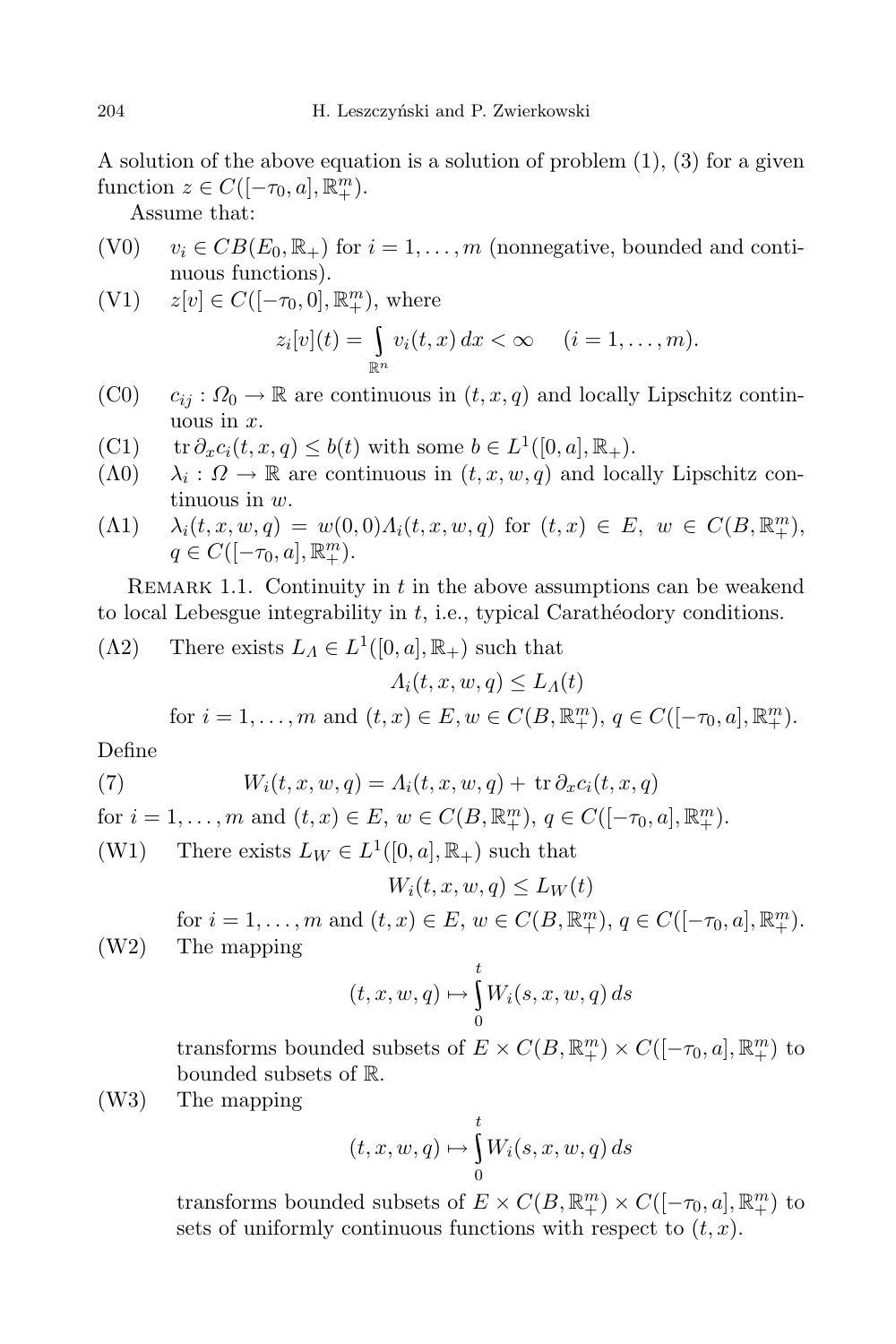REMARK 1.2. Assumption (W3) is valid if the functional arguments become classical. This assumption is also satisfied if the functions  $W_i$ ,  $i =$  $1, \ldots, m$ , are uniformly continuous with respect to x, w and q.

REMARK 1.3. Note that if for a given function  $z \in C([-\tau_0, a], \mathbb{R}^m_+)$ , the right-hand side in  $(4)$  satisfies the local Lipschitz condition in x, then there exists a unique solution to (4). This is also valid for (5) if the function  $\lambda_i$  is locally Lipschitz in *w* (see [3, 11, 12]).

Lemma 1.1. *If Assumptions* (V0), (V1), (C0), (C1) *are satisfied*, *then*

$$
\widetilde{v}_i(t) := \int_{\mathbb{R}^n} v_i(0, \eta_i(0; t, x)) dx \leq z_i[v](0) \exp\left(\int_0^t b(s) ds\right) < \infty,
$$

 $where \eta_i(s; t, x) = \eta_i[z](s; t, x).$ 

*Proof.* Define

$$
G_i(s; t, x) = [\partial_{x_l} \eta_{ij}[z](s; t, x)]_{j,l=1,...,n},
$$
  
\n
$$
Q_i(s; t, x) = (s, \eta_i[z](s; t, x), z_s),
$$
  
\n
$$
C_i(s; t, x) = [\partial_{x_l} c_{ij}(Q_i(s; t, x))]_{l,j=1,...,n}.
$$

By the Liouville theorem, it follows from (4) that

$$
\det G_i(s;t,x) = \exp\left(-\int_s^t \operatorname{tr} C_i(\sigma;t,x) d\sigma\right).
$$

Applying this to the integral  $\tilde{v}_i(t)$  together with (C1), we get

$$
\widetilde{v}_i(t) \leq \int_{\mathbb{R}^n} (v_i(0, \eta_i(0; t, x)) / \det G_i(0; t, x)) dx \leq z_i[v](0) \exp \left( \int_0^t b(s) ds \right).
$$

LEMMA 1.2. *If u is a solution of* (5) *and Assumptions* (V0), ( $\Lambda$ 1), ( $\Lambda$ 2) *are satisfied*, *then*

$$
0 \le u_i(t,x) \le ||v(0,\cdot)||_{\infty} \exp \left(\int_0^t L_{\Lambda}(s) \, ds\right).
$$

*Proof.* Due to  $(\Lambda 1)$ , the solution of problem  $(5)$  is given by the formula

(8) 
$$
u_i(t,x) = v_i(0,\eta_i(0)) \exp \left( \int_0^t \Lambda_i(s,\eta_i(s), u_{(s,\eta_i(s))}, z_s) ds \right),
$$

where  $\eta_i(s) = \eta_i(s; t, x)$ . Since  $v_i(0, x) \geq 0$ , it follows that  $u_i(t, x) \geq 0$  for  $i = 1, \ldots, m$  and  $(t, x) \in E$ .

**2. The fixed point equation.** In order to prove the existence for problem  $(1)$ – $(3)$  we apply Schauder's fixed point theorem. We define a convex,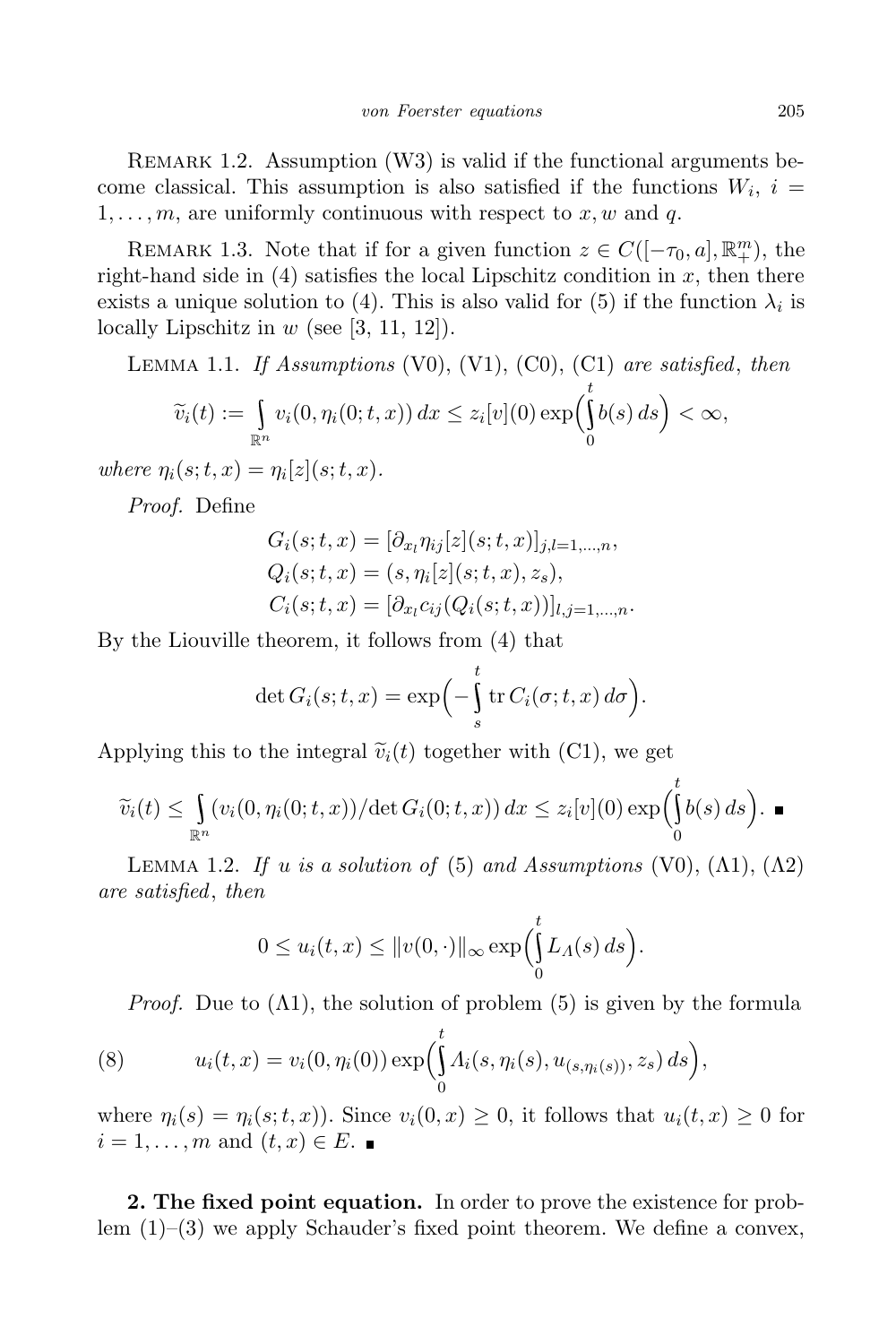closed set and an integral operator for which we show the existence of a fixed point. This will be preceded by three auxiliary lemmas. Define

$$
\mathcal{Z} = \{ z \in C([-\tau_0, a], \mathbb{R}_+^m) : 0 \le z(t) \le Z(t) \text{ for all } t \},
$$

where

$$
Z(t) = \begin{cases} \max_{-\tau_0 \le s \le 0} ||v(s, \cdot)||_{L^1} & \text{for } t \in [-\tau_0, 0], \\ Z(0) \exp\left(\int_0^t L_W(s) \, ds\right) & \text{for } t \in [0, a]. \end{cases}
$$

Consider the operator  $\mathcal{T} : \mathcal{Z} \to \mathcal{Z}$  given by

(9) 
$$
\mathcal{T}_i[z](t) = \int_{\mathbb{R}^n} v_i(t,x) dx \quad \text{for } t \leq 0,
$$

(10) 
$$
\mathcal{T}_i[z](t) = \int_{\mathbb{R}^n} u_i[z](t,x) dx \quad \text{for } t \geq 0,
$$

where  $u \in C^1(B, \mathbb{R}^m_+)$  is the solution of (5).

By Lemma 1.2 we write (10) as

(11) 
$$
\mathcal{T}_i[z](t) = \int_{\mathbb{R}^n} v_i(0, \eta_i(0)) \exp \left( \int_0^t \Lambda_i(s, \eta_i(s), u_{(s, \eta_i(s))}, z_s) ds \right) dx
$$

for  $t \geq 0$ , where  $\eta_i(s) = \eta_i[z](s; t, x)$ . Notice that the bicharacteristics have the following group property:

$$
y = \eta_i[z](0; t, x) \Leftrightarrow \eta_i[z](s; t, x) = \eta_i[z](s; 0, y), \quad i = 1, \ldots, m,
$$

that is, any *i*th bicharacteristic curve passing through  $(0, y)$  and  $(t, x)$  has the same value at all  $s \in [0, a]$ .

The change of variables  $y = \eta_i[z](0; t, x)$  and the Liouville theorem show that the Jacobian  $J = det[\partial c_i/\partial x]$  is given by the formula

$$
J(0;t,x) = \exp\left(-\int_0^t \operatorname{tr} \partial_x c_i(s,\eta_i[z](s;0,y),z_s)\,ds\right).
$$

Hence we can write (11) in the form

(12) 
$$
\mathcal{T}_i[z](t) = \int_{\mathbb{R}^n} v_i(0, y) \exp\left(\int_0^t W_i(s, \eta_i(s), u_{(s, \eta_i(s))}, z_s)\right) ds dy,
$$

where  $\eta_i(s) = \eta_i[z](s; 0, y)$ .

Lemma 2.1. *If Assumptions* (V1), (C1), (Λ1) *and* (W1) *are satisfied*, *then*

$$
0 \leq \mathcal{T}_i[z](t) \leq Z(t) < \infty \quad \text{for } i = 1, \dots, m, \ t \in [0, a].
$$

*Proof.* This follows directly from (12) and the assumptions. ■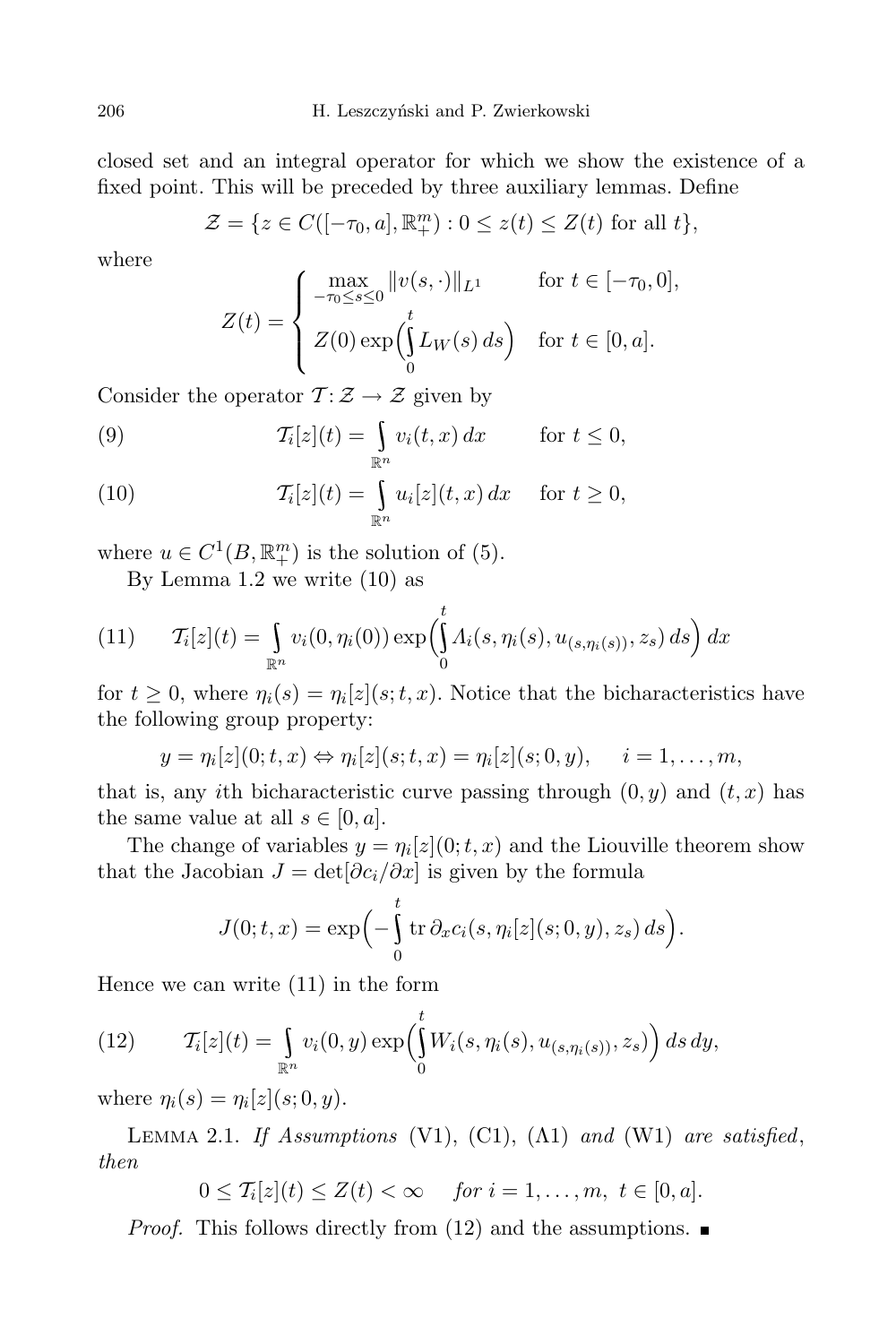Lemma 2.2. *If Assumptions* (V0), (V1), (C0), (C1), (Λ1), (W1) *and* (W2) *are satisfied*, *then the range*  $\mathcal{T}(\mathcal{Z})$  *is equicontinuous.* 

*Proof.* Let  $z \in \mathcal{Z}$  and  $0 \le t \le \overline{t} \le a$ . Set  $\eta_i(s) = \eta_i[z](s; 0, y)$ . If we apply (12), we can write

$$
z_i(\overline{t}) - z_i(t) = \int_{\mathbb{R}^n} v_i(0, y) \left\{ \exp\left(\int_0^t W_i(s, \eta_i(s), u_{(s, \eta_i(s))}, z_s) ds\right) - \exp\left(\int_0^t W_i(s, \eta_i(s), u_{(s, \eta_i(s))}, z_s) ds\right) \right\} dy
$$

for  $t, \overline{t} \in [0, a]$ . From Assumptions (V1) and (W1) we obtain

$$
-\int_{\mathbb{R}^n} v_i(0, y) \exp\left(\int_0^{\overline{t}} L_W(s) ds\right) dy \le z_i(\overline{t}) - z_i(t)
$$
  

$$
\le \int_{\mathbb{R}^n} v_i(0, y) \exp\left(\int_0^t L_W(s) ds\right) dy.
$$

Using the mean value theorem, we get the equality

$$
\exp\left(\int_{0}^{t} W_{i}(s,\eta_{i}(s),u_{(s,\eta_{i}(s))},z_{s}) ds\right) - \exp\left(\int_{0}^{t} W_{i}(s,\eta_{i}(s),u_{(s,\eta_{i}(s))},z_{s}) ds\right)
$$
  

$$
= \int_{0}^{t} \left(\exp\left(\zeta \int_{0}^{t} W_{i}(s,\eta_{i}(s),u_{(s,\eta_{i}(s))},z_{s}) ds\right) + (1-\zeta) \int_{0}^{\overline{t}} W_{i}(s,\eta_{i}(s),u_{(s,\eta_{i}(s))},z_{s}) ds\right)\right) d\zeta
$$
  

$$
\times \int_{t}^{\overline{t}} W_{i}(s,\eta_{i}(s),u_{(s,\eta_{i}(s))},z_{s}) ds.
$$

Taking into consideration the last two relations, we obtain the estimate

$$
|z_i(\overline{t}) - z_i(t)| \leq \int_{\mathbb{R}^n} v_i(0, y) dy \min \left\{ \exp \int_0^{\overline{t}} L_W(s) ds, \right. \\ \left. \exp \left( \int_0^{\overline{t}} L_W(s) ds \right) \int_t^{\overline{t}} |W_i(s, \eta_i(s), u_{(s, \eta_i(s))}, z_s)| ds \right\}.
$$

The functions  $|W_i(t, x, w, q)|$  are uniformly bounded on the set  $E \times C(B, \mathbb{R}^m)$  $\times$ *C*([−*τ*<sub>0</sub>*, a*]*,*  $\mathbb{R}^m_+$ ) and depend only on functions in *Z*. Hence, by Lemma 1.1 and by Lebesgue's dominated convergence theorem [6],  $\mathcal{T}[\mathcal{Z}]$  is equicontinuous.

Now we prove the continuity of *T* on *Z*.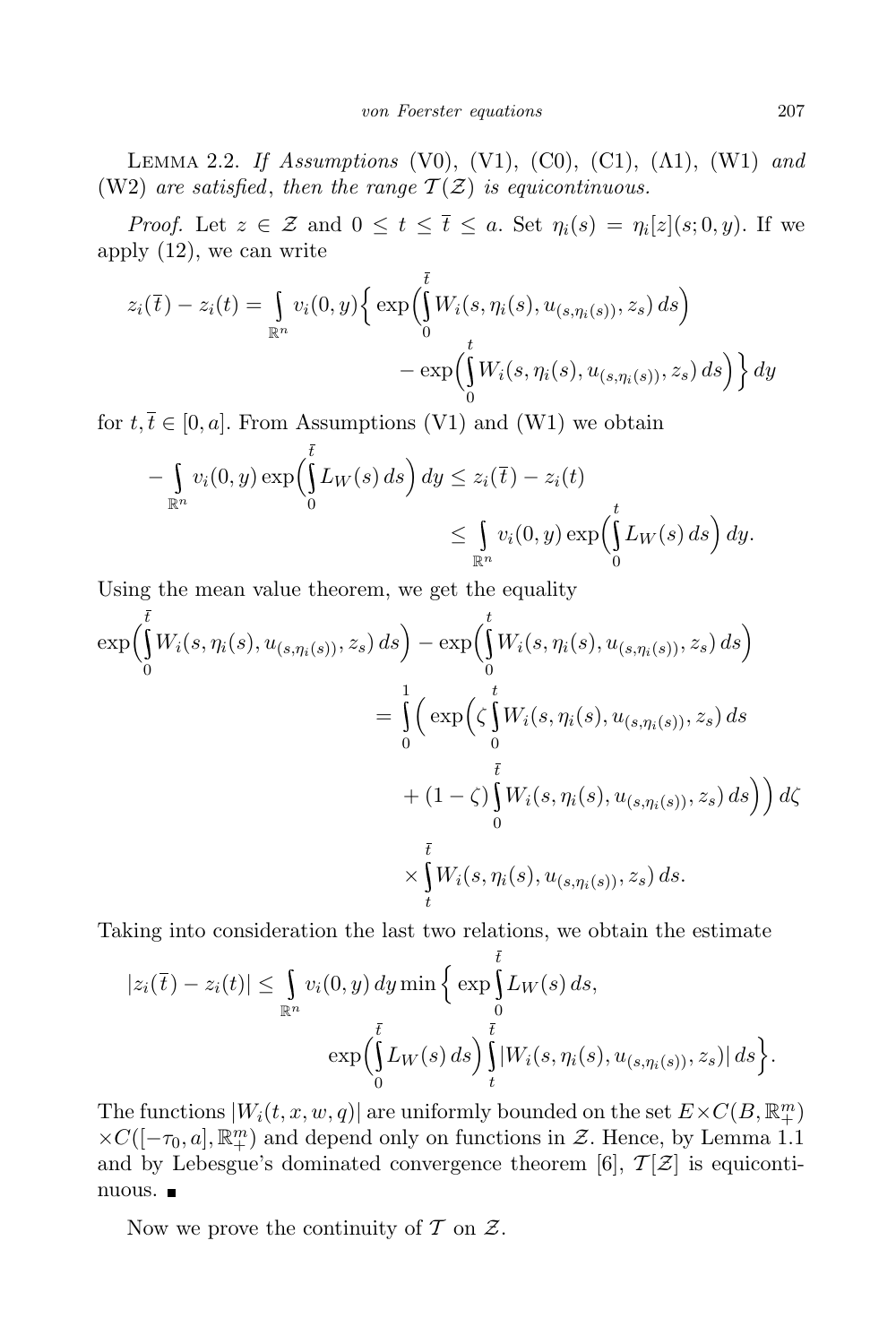Lemma 2.3. *If Assumptions* (V0), (V1), (C0), (C1), (Λ0), (Λ1), (W1) *and* (W3) are *satisfied*, *then the operator*  $T$  *is continuous on the set*  $Z$ *.* 

*Proof.* Take  $z, \overline{z} \in \mathcal{Z}$ . We shall show that  $||T_i z - T_i \overline{z}||_{\infty}$  tends to 0 as  $\|z - \overline{z}\|_{\infty}$  → 0. For each  $t \in [0, a]$  we have

$$
T_i[z](t) - T_i[\overline{z}](t)
$$
  
\n
$$
= \int_{\mathbb{R}^n} v_i(0, \eta_i[z](0; t, x)) \exp\left(\int_0^t \Lambda_i(s, \eta_i[z](s; t, x), u_{(s, \eta_i[z](s; t, x)), z_s}) ds\right) dx
$$
  
\n
$$
- \int_{\mathbb{R}^n} v_i(0, \eta_i[\overline{z}](0; t, x)) \exp\left(\int_0^t \Lambda_i(s, \eta_i[\overline{z}](s; t, x), u_{(s, \eta_i[\overline{z}](s; t, x)), \overline{z}_s}) ds\right) dx.
$$

By the change of variables  $y = \eta_i[z](0; t, x)$  and  $y = \eta_i[\overline{z}](0; t, x)$ , respectively, we obtain

$$
T_i[z](t) - T_i[\bar{z}](t) = \int_{\mathbb{R}^n} v_i(0, y) \left[ \exp \left( \int_0^t W_i(s, \eta_i[z](s; 0, y), u_{(s, \eta_i[z](s; 0, y))}, z_s) ds \right) \right. \\ - \exp \left( \int_0^t W_i(s, \eta_i[\bar{z}](s; 0, y), u_{(s, \eta_i[\bar{z}](s; 0, y))}, \bar{z}_s) ds \right) \right] dy.
$$

As in the proof of Lemma 2.2, we have

$$
|\mathcal{T}_i[z](t) - \mathcal{T}_i[\overline{z}](t)| \leq \int_{\mathbb{R}^n} v_i(0, y) \exp\left(\int_0^t L_W(s) \, ds\right) dy.
$$

The mean value theorem yields the estimate

(13) 
$$
|T_i[z](t) - T_i[\overline{z}](t)| \leq \int_{\mathbb{R}^n} v_i(0, y) \exp\left(\int_0^t L_W(s) ds\right)
$$

$$
\times \min\left\{1, \int_0^t |W_i(s, \eta_i[z](s; 0, y), u_{(s, \eta_i[z](s; 0, y))}, z_s) - W_i(s, \eta_i[\overline{z}](s; 0, y), u_{(s, \eta_i[\overline{z}](s; 0, y))}, \overline{z}_s)| ds\right\} dy.
$$

By the continuity Assumptions (C0), (Λ0) and Lebesgue's dominated convergence theorem, the difference

 $|W_i(t, \eta_i[z](t;0,y), u_{(t,\eta_i[z](t;0,y))}, z_t) - W_i(t, \eta_i[\overline{z}](t;0,y), u_{(t,\eta_i[\overline{z}](t;0,y))}, \overline{z}_t)|$ tends to zero, provided  $\|z - \overline{z}\|_{\infty} \to 0$  for  $(t, y) \in E$ . Hence

$$
|\mathcal{T}_i[z](t) - \mathcal{T}_i[\overline{z}](t)| \to 0 \quad \text{ for } i = 1,\ldots,m, t \in [0,a]. \blacksquare
$$

Now we show that the operator (10) has a fixed point.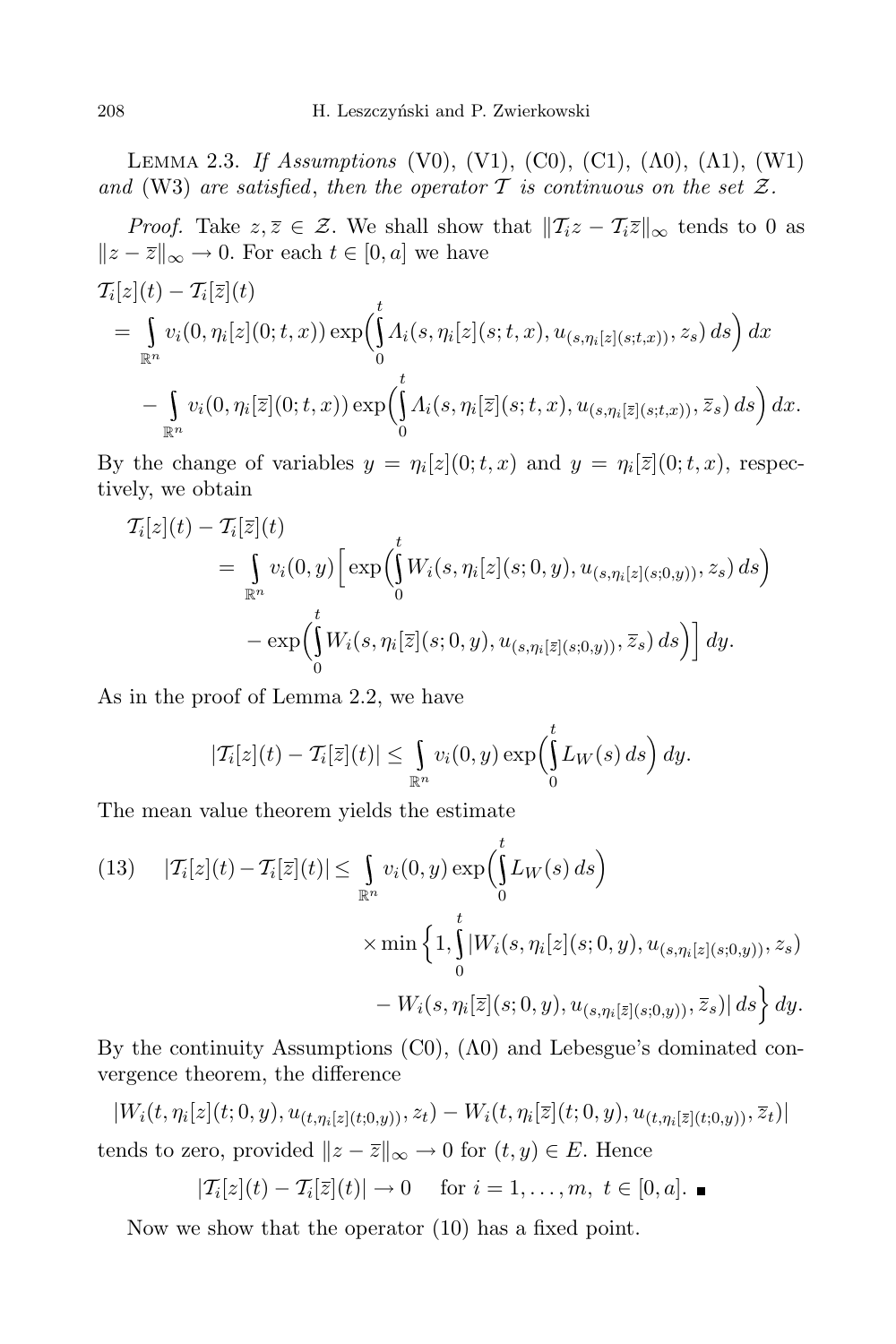Theorem 2.1. *If the assumptions of Lemmas* 2.1–2.3 *are satisfied then the operator T has a fixed point.*

*Proof.* Notice that the set *Z* is nonempty, closed, bounded and convex. Lemmas 2.1 and 2.3 show that  $\mathcal T$  is a continuous operator that maps  $\mathcal Z$  to  $\mathcal Z$ . By Lemma 2.2 and the Ascoli–Arzelà theorem (see [2]) the range  $\mathcal{T}(\mathcal{Z})$  is relatively compact. Hence, by Schauder's theorem (see [23]),  $\mathcal{T}$  has a fixed point.  $\blacksquare$ 

Remark 2.1. By the properties of the bicharacteristics and from Theorem 2.1, it follows that problem  $(1)$ – $(3)$  has at least one solution.

We give two additional assumptions and formulate a uniqueness statement (without proof).

(C2) The functions  $c_{ij}: \Omega_0 \to \mathbb{R}$  are Lipschitz continuous in *x*, *q*.<br>(W4) The functions  $W_i: \Omega \to \mathbb{R}$  are Lipschitz continuous in *x*, *w*.

(W4) The functions  $W_i: \Omega \to \mathbb{R}$  are Lipschitz continuous in  $x, w, q$ .

REMARK 2.2. Assumption (W4) is satisfied if the functions  $\Lambda_i$  are Lipschitz continuous in  $x, w, q$  and the functions tr $\partial_x c_i$  are Lipschitz continuous in *x, q*.

Proposition 2.1. *If Assumptions* (V0), (V1), (C2), (Λ1), (W1) *and* (W4) *are satisfied*, *then problem* (1)–(3) *admits at most one solution.*

From Remark 2.1 and Proposition 2.1 we obtain the following

Corollary 2.1. *If Assumptions* (V0), (V1), (C0)–(C2), (Λ0)–(Λ2) *and* (W1)–(W4) *are satisfied*, *then there exists a unique solution of problem* (1)–(3)*.*

**Acknowledgements.** The research was supported by the Gdańsk University grant BW 5100-5-0084-3.

## **References**

- [1] F. Brauer and C. Castillo-Ch´avez, *Mathematical Models in Population Biology and Epidemiology*, Springer, New York, 2001.
- [2] A. L. Brown and A. Page, *Elements of Functional Analysis*, Van Nostrand Reinhold, London, 1970.
- [3] R. Courant, *Methods of Mathematical Physics*, *Vol. II*, *Partial Differential Equations*, Interscience, New York, 1992.
- [4] A. L. Dawidowicz, *Existence and uniqueness of solution of generalized von Foerster integro-differential equation with multidimensional space of characteristics of maturity*, Bull. Polish Acad. Sci. Math. 38 (1990), 1–12.
- [5] A. L. Dawidowicz and K. Łoskot, *Existence and uniqueness of solution of some integro-differential equation*, Ann. Polon. Math. 47 (1986), 79–87.
- [6] J. L. Doob, *Measure Theory*, Springer, New York, 1994.
- [7] H. von Foerster, *Some remarks on changing populations*, in: The Kinetics of Cellular Proliferation, Grune and Stratton, New York, 1959, 382–407.